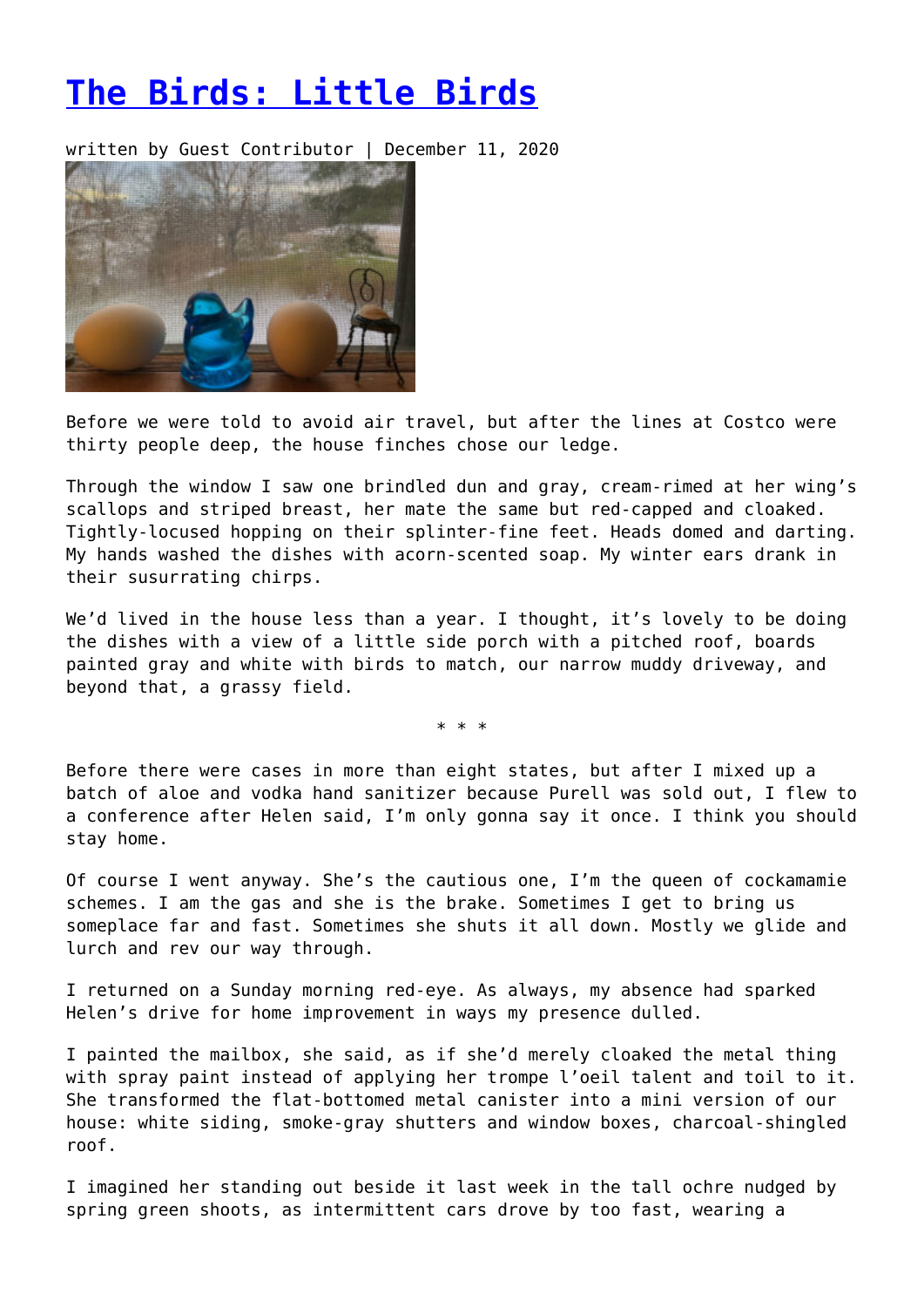baseball hat to thwart the wind's reckless quest to flop her pewter hair over squinting blue eyes, paint brush in one of her sturdy-fingered hands, palette in the other.

"I love it." I hugged her. "I'm sorry you stood out in the cold, though."

"Silly. I unscrewed it from the post and painted it in my studio."

"So handy," I said, and she smiled, sun glinting off her right canine.

I went to bed without showering off the air travel taint. When she got in our bed beside me, our lungs quickened and our blood warmed and fluxed. Our bodies were quick to notch us together, slow and then fast, bringing me the last lengths home.

\* \* \*

Before the toilet paper shelves stand bare, but after the nest's bowl is discernable, I coax russet vegetable stock from freezer scraps as the birds fly back and forth to the ledge with rootlets, string, and grasses dangling in their beaks.

Maybe we should pull the hair out of our brushes and leave it out there for them, I say.

I imagine our copper, chestnut, silver strands glinting in in the weave of the nest.

But I didn't. There was no way to guarantee they'd claim it. The breezes might take the hair clouds away and drop them in the field beyond the driveway, where crows pluck dew drunk worms from soil. The crows might weave our strays into their carrion-cache nests, weave us into their fates. The wind could take it to the bed of a passing pickup truck, or it could land in the healthy, gasping mouth of the elderly hardcore cyclist in yellow who rides by daily, rain or shine.

Or because it was taking three times as long to do half as much, and the other half wasn't getting done, even though we had so much more time.

\* \* \*

Before hugging our friends became unthinkable, but after not hugging our friends seemed cold, I see the flame-edged finch fly back to the nest and his mate. He drops a morsel in her mouth. That morning, Helen had read to me about house finches while pulling her fingers through my hair, loosing winedark pleasure in my body.

Red berries and petals tint the male birds' feathers. The more they find and eat, the redder they become. Female birds value the reddest-headed birds, as their proof of food-sourcing prowess is in their plumage.

They build their nest so it's soft and smooth inside, using the finest feathers, grass, and hair.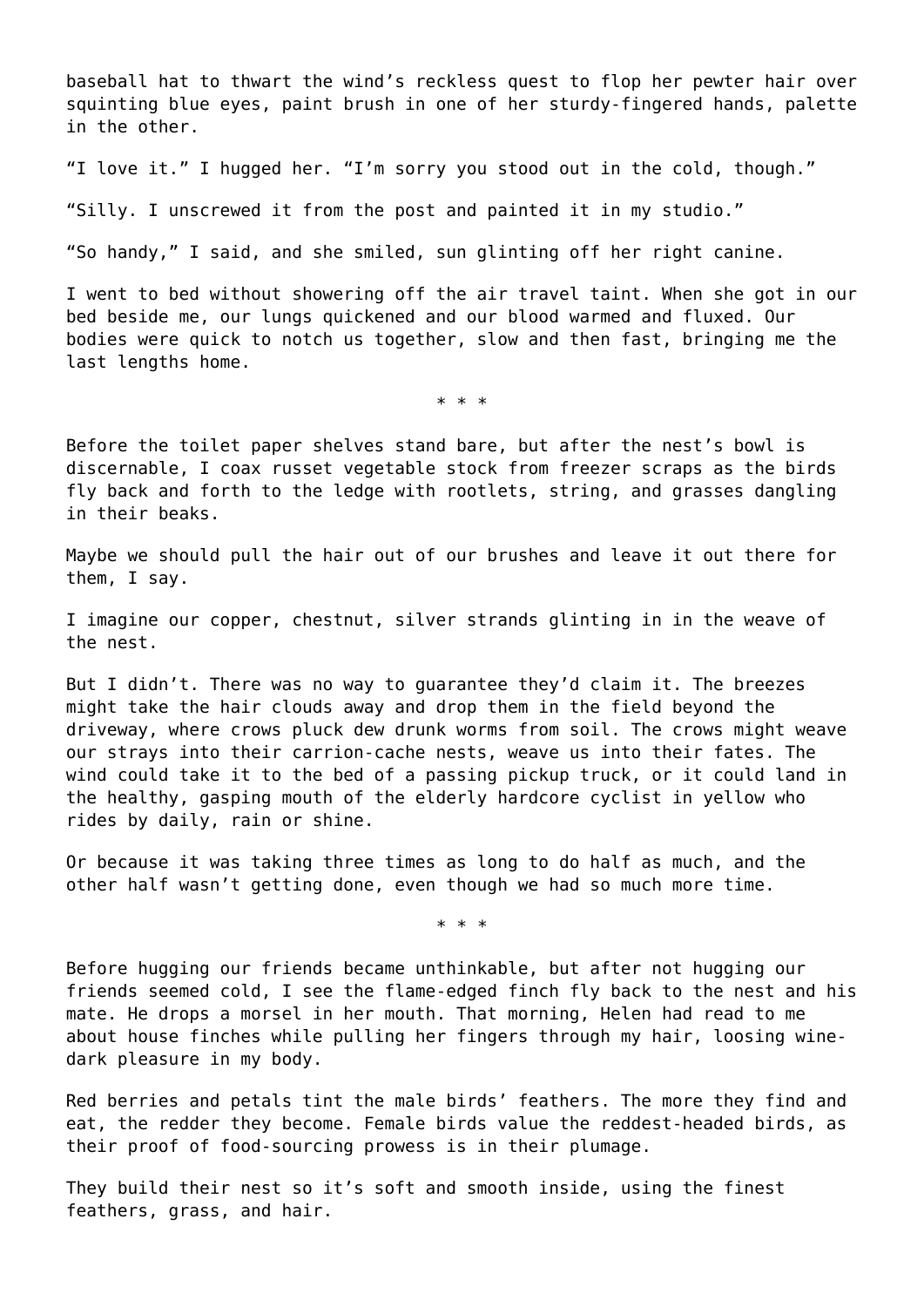Helen plays a recording of the courtship call, a high, swooping trochee dance that sounds like the smell released by lemon balm leaves rubbed between my fingertips.

The male bird flies up high and then releases its song as it glides down toward its intended.

He also taps the female's bill, and if she acts like a hungry baby bird, he will give her tasty bits of food.

They mate by placing their cloacas together, and then the sperm passes through that all-purpose vent into the female.

They're so queer, I say. No penis. Banging muffins.

Classy, Helen laughs, tugging on my hair.

My spine arches, sacrum thrums.

But I prefer your vulgarity to this website's term, *cloacal kiss.*

Ugh! Terrible. Almost as bad as *make love.* Skip ahead.

Their eggs are light blue with purple and black dots. The young leave the nest twelve to fourteen days after hatching.

That's hardly any time at all.

I think of Lane. A stinging peal of sadness ropes my throat, and when Helen's hand grazes my breast, I slip away, mumbling I'll be right back. I mean it, but crying in the shower wins out.

Crying at the onset of a sexual advance seems so patently damaged.

\* \* \*

Come live with us, I tell Lane on the phone. I don't like you living five states away right now. You work in a supermarket. So much exposure. You could infect Grandma. I'll pay for it.

I'm eighteen. You can't make me do anything if I don't want to. I wash my hands a lot, I spray down surfaces constantly at work.

That wouldn't prevent my mom from getting infected, I say. You're roommates. You know she's seventy. They say it's airborne.

I think Grandma's going to move to Texas next week with her boyfriend.

She has a boyfriend?

Yeah, Lloyd. He has a mustache and a ranch. She hasn't told you guys because she thinks you're gonna judge her. She thinks she will be safer there.

She will be safer there, I say. Why would we judge her?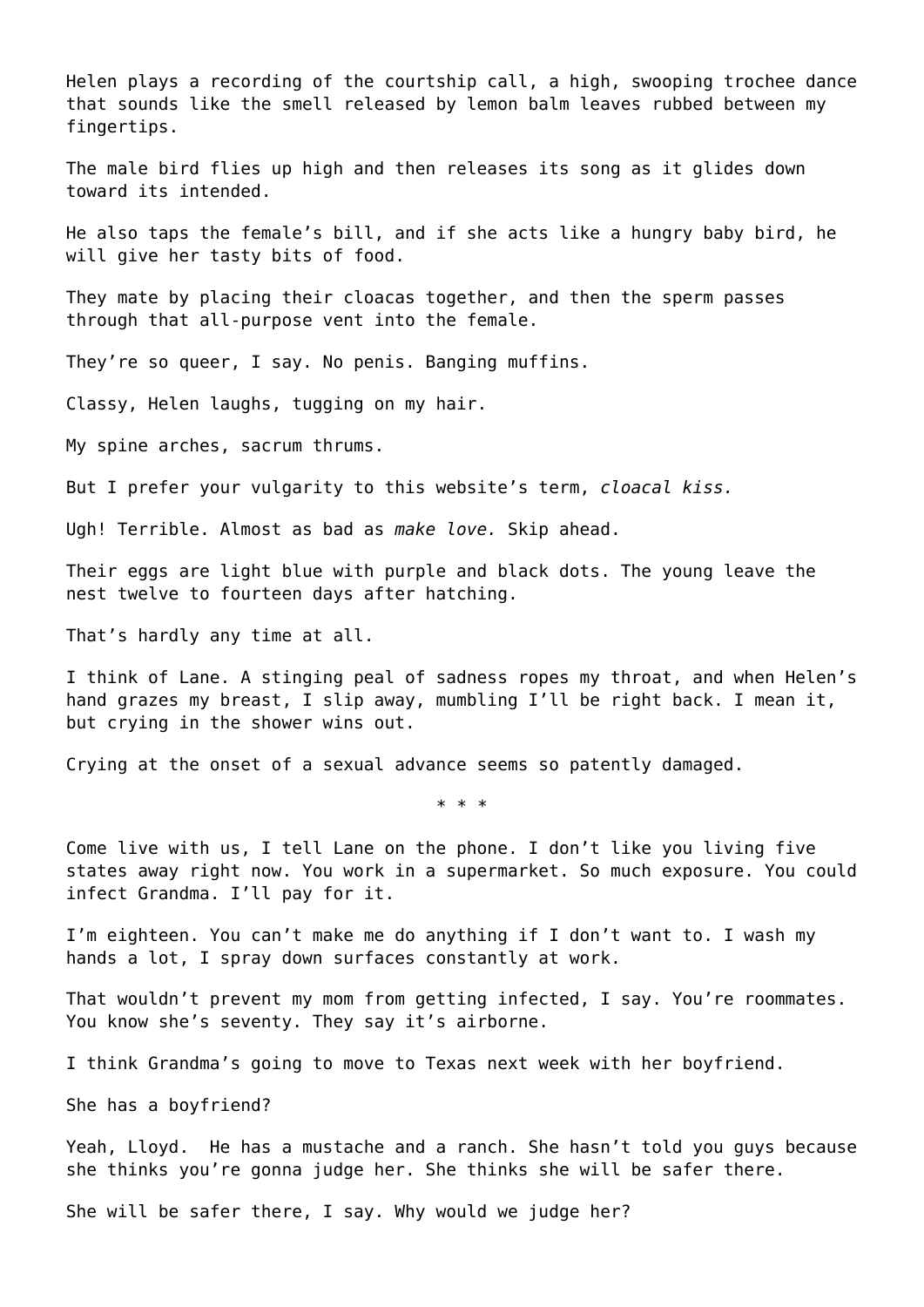But I know the answer. She has a bad track record with men, and my siblings and I rode out some ugly things because of it. We're grown now, so her only ride-along is Alfie, the little dog she denies overfeeding. She adopted the abandoned little chap when he was underweight, his clotted cream fur marred by a green mohawk. Until it grew out, I couldn't look at him without seeing the ghost afterimage of stoned idiots shaving the sides of his worried head, then slathering his pate with Manic Panic.

A ranch in Texas, though. Could a better lure exist for my mother? Visions of being a prophet's tumbleweed queen. She'd pick up the local accent quickly. One of her knacks.

They're already talking marriage, Lane says.

Of course they are, I say. I want you to know you are welcome here. You don't need to work if you're living with us.

I don't want to mooch off you.

I just signed two new clients, I said. But if you insist, there are supermarkets here. Our county has three cases. Yours has almost a hundred.

There was a pause.

Would I know of them? she asked.

The sick people?

No, your new clients.

She tries to play it cool, but she likes that some of the children's books I ghostwrite are for celebrities. She keeps hoping I'll work with a Kardashian.

Doubt it. One used to play a cop on a TV show in the seventies. The other is a British dog show judge.

Oh. I'm good for now. Bye.

There's more to it than this conversation has the tensile strength to hold. I never mean to hurt Lane with my words or lack of them, or lag in saying them, but that's what happens, and then she waits and snaps and hurts me back on purpose. She's so good at it there's a germ of admiration in my pain. One time she said she hoped we'd get in a car accident that killed her so I could spend the rest of my life both mourning her and knowing I was the one behind the wheel. This was after the third time she and her first boyfriend broke up and I declined to let her cry on my shoulder. Stop going back to him, I said. You know there's no cheese at the end of that tunnel. I'm sorry you're sad but I don't want to enable you.

My mother always offered succor, no matter how much being cruel to be kind was called for. In her comfort coiled the message that I should dismiss a man's misbehavior and go back for more.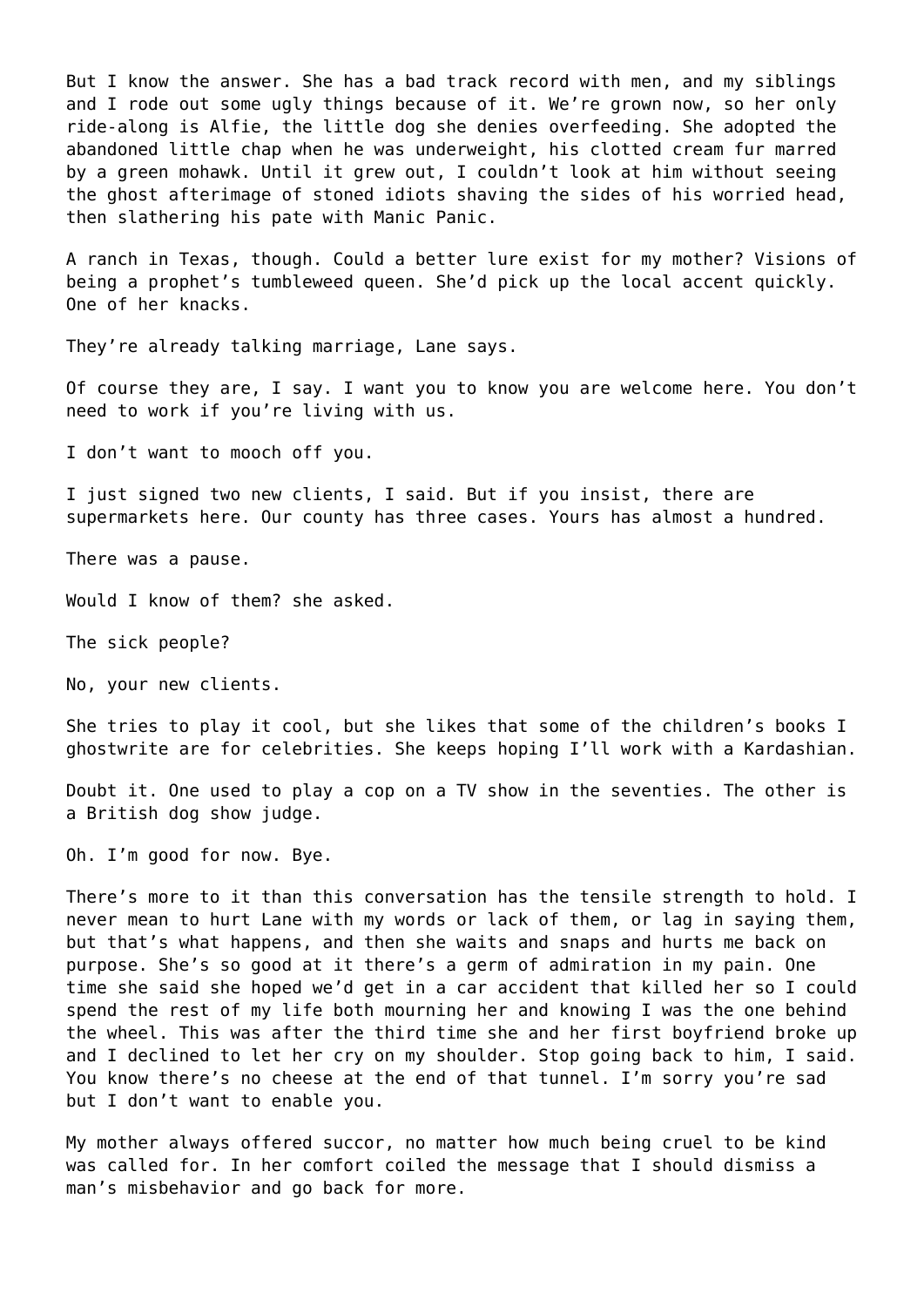Lane and I are a bristly mismatch with a glowing core of love that makes us all the more tender to the other's barbs. But only I remember when she slid out of me, slick and teapot warm, and clamped down on my nipple with a force that deafened me to the protests of my sodden, shocked vagina. Our eyes met as her face worked and my mouth made an o-shape of wonder as the midwife massaged my belly, coaxing my placenta to let go. I called my mother crying the next day to say, Now I understand how much you love me.

I put the phone down and join Helen at the window. We gaze at the shuddering nest as an afternoon wind blows hard.

\* \* \*

Before we are told only one person per household should grocery shop, but after the store designates elderly shopping hours, Helen and I walk into the grocery store with our list and coupons, wearing nitrile gloves but not face masks, and wipe down the cart handle with the sanitizing wipes.

I grew up in a procession of houses with my mother and her series of husbands: snake-handling preachers manqué. I never could make sense of how they believed in the Rapture but also kept sheds and cellars packed with food as if the Rapture might leave them behind. I secretly prayed every night, asking God to save the Rapture for another century. I didn't want to wake up one day and find out my mother and Sunday School friends were gone forever. Somehow I knew I wouldn't make the cut.

Now I wish I hadn't been so scornful of the thought of months of peanut butter, burlap bags of dried beans and root vegetables, jars of dull-glowing canned peaches beside pickled dilly beans. Last week, no yeast of any kind but I scored the flour. This week, I'll make bread.

Phoebe, I'm worried about the birds, Helen says. The nest.

I nod, distracted, wary of encouraging her. Before we watch a movie, we have to check a website that tells us whether any animal gets hurt or dies. My fingertips but not my eyes discern the marks of childhood dog bites faint around her mouth. Most people would fear dogs after the lunge, the pierce, the blood, a doctor's thread and needle, but that clash of their jaws only made her more sensitive to all creatures' fear and pain.

We buy produce and yeast and coffee and wine and beer. I hesitate at the milk chocolate Cadbury mini eggs (*3 for \$10!*) and then put two bags in our cart, clacking like marbles. My black glove looks odd against the pastel colors. If I eat no more than eight to fourteen a day, they should last for a while. This year the outer candy shell shimmers like my daughter's makeup selfies.

I prefer the speckled ones that look like finch eggs, but these taste and feel the same in my mouth. My teeth grind against the candy coating until the shell gives way and the chocolate shears off against the sides of my teeth. I chew until each egg become a luscious gritty ball of creamy sludge that I massage against the roof of my mouth until it dissolves. I only eat one at a time. I'm not a barbarian.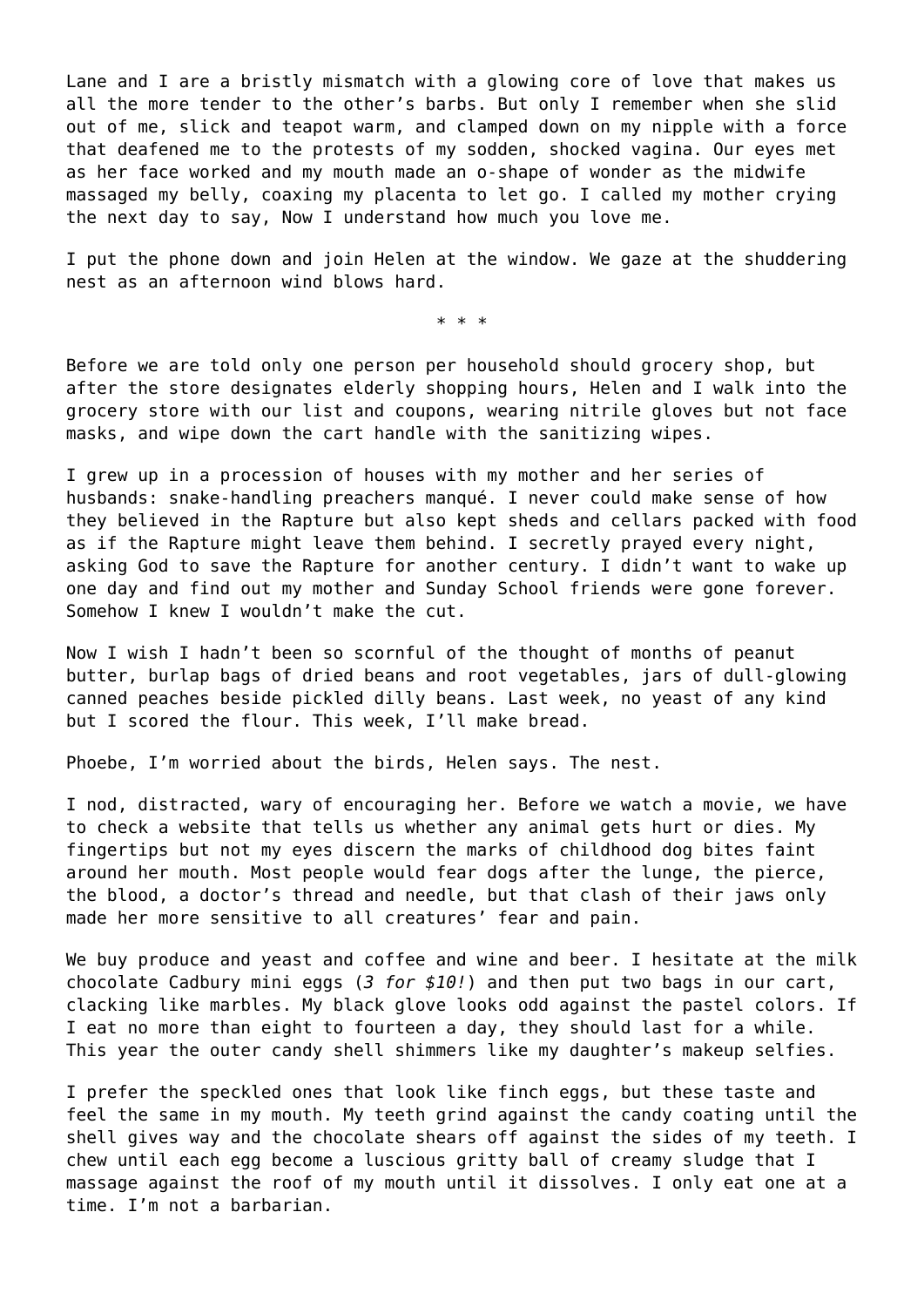Before this thing took hold, I didn't keep candy in the house. We'd have dark chocolate, which Helen ate all month long and I only wanted right before and during when my uterus was shedding the red and clotted stuff that only Lane had ever needed. I'd been happy or annoyed or indifferent at the sight of my period, but secretly liked the smell: tomato sauce as its color shades to rust, turned earth run through with slender webs of roots.

I remember being lap-tall in the living room of grownups sitting around, their knees that looked back at me, pressed together or a-sprawl.

My mom would rest her ankle on her opposite knee, and I'd pretend it was a door she'd swing open to let me in. I bent over her sideways leg like a monkey bar, then turned around and raised my arms for her to pick me up. Until menarche I didn't know why her lap sometimes smelled like something both different and familiar: the attar of what formed me, where I came from.

Mine's gone, though, since five months, the tide pull in line with my mother's mother whose body stopped on the early side, her womb stamp on my own. I wish I'd known it was the last time, in November. I think of the way it felt and see old book endpaper marbled purple and black. My last period coiled from me, dragging what felt like ravenous vermin clawing and chewing on their way out, as Helen brought me hot water bottles and Advil, and slowmotion pummeled her paint-spattered knuckles into my lower back.

She'd gone through it years earlier, and back then I wasn't as attentive. Fear can make me distant. I didn't like the thought of her passing through any kind of a one-way gate without me. Back then I was still tweezing rare gray hairs from my head, unwilling to grant that the gate lurked in my future.

Gates kept showing up in the children's books I was writing around that time, one about a duck with the refrain, *You can always come home*.

Finally my agent gently chided me, Enough with the gates. Have you ever heard of trellises? Pergolas? Gazebos?

I wrote the duck story for a TV talk show therapist who was inspired by one episode about runaway teens to teach children that even if they ran away someday, they could turn around and come home. I don't think he realized that sometimes the devil you know is worse than the one you don't.

It was kind of inspired by the story my mother told me about her pet duck who followed her everywhere, but flew away, of course, when the time came.

Oh, I cried for days, she said. I was *hysterical.*

You knew that was coming, though, didn't you? I asked.

That doesn't make it easier. You'll see.

I don't have a duck, I said.

Mom looked at me, and then at first-grader Lane, who was wearing all three of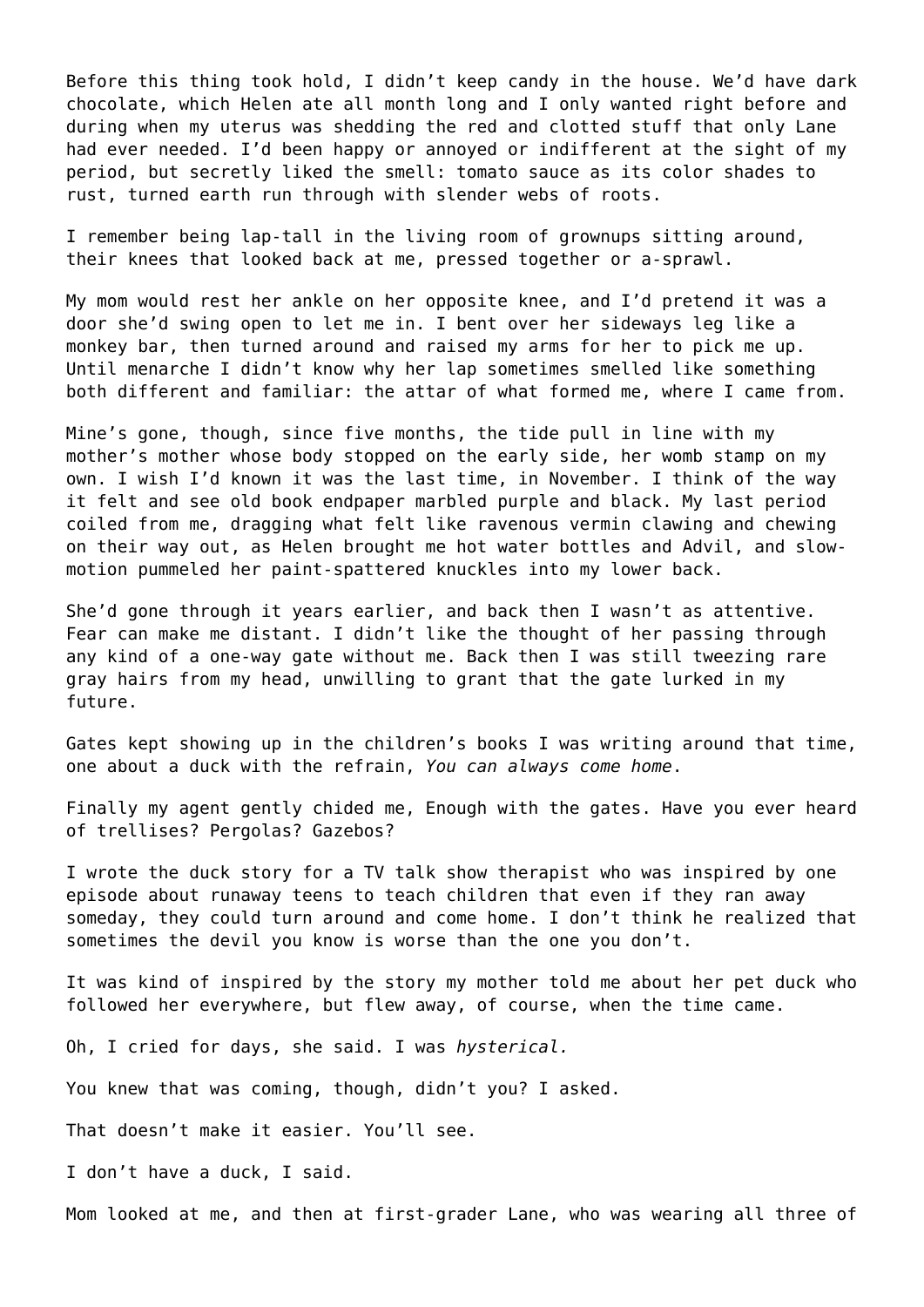her dress-up tutus at once, lying on her belly on the floor, giggling as she drew pictures of butts. Mom arched a brow.

\* \* \*

Before I start to exercise each morning to solve the problem of anxiety making me short of breath, but after I become short of breath, I worry that it's a symptom of the disease and not just the anxiety of watching the disease spread.

So I go on walks, or dance along to videos on my television screen. I notice how the teacher's alabaster skin begins to gleam twenty minutes in. I notice how a tall dancer's brown bob collapses into pleasing wet geometries.

I thought Helen and I would have more sex, pent up like this each day, and it's at least sixty-five percent my fault that we haven't. Even a succession of Sunday mornings, their lazy, voluptuous hours a usual backstop to accidental celibacy, had flitted past unanchored by the press of our bodies. The hold of calendar time weakens by the day.

Every couple has their own choreography, defined by the knots and roots that pen them in, as well as their brazenest expanses. Without sex being on my terms alone, Helen lets me lead, a kindness that keeps the memory bats from flying leathery and furred inside me, the way they rouse when I'm startled by a touch that reminds me of someone my mother loved who took what he shouldn't have and far too early.

\* \* \*

Lane texts me a meme that someone made with a picture of the Moody Moo Cow, with an *lmao*. The cow is eating edibles (instead of cud, photoshopped), with the slogan *In These Uncertain Times.*

I ghostwrote *The Moody Moo Cow* when Lane was six, for a movie star who aimed to raise awareness about mood disorders. She'd bring my books to school to show her friends, so proud of me, and they'd joyfully point out that someone else's name was on the cover. It took Lane a while to understand why my name was never there—that part of what my clients paid me for was my invisibility.

What story would you write for your own self, Mama? she'd ask. I never had an answer, or seemed to have the time to make one just for her. Instead, I'd give each character a glimmer of her, which she loved for years until she fiercely disliked it.

I think she's coming back around, though, because she wrote,

It's kind of a garbage meme, but I still love that cow.

Ghostwriting children's books should leave no trace, just like good parenting. Badly parented kids often look that way—shambling, sidelong, skittish—their whole lives. Back in my teens, I constructed a counteractive outside shell, and I'm afraid being home for so long, as comfortable in our privacy as I am in my stretchy pants, will turn my shell into something slack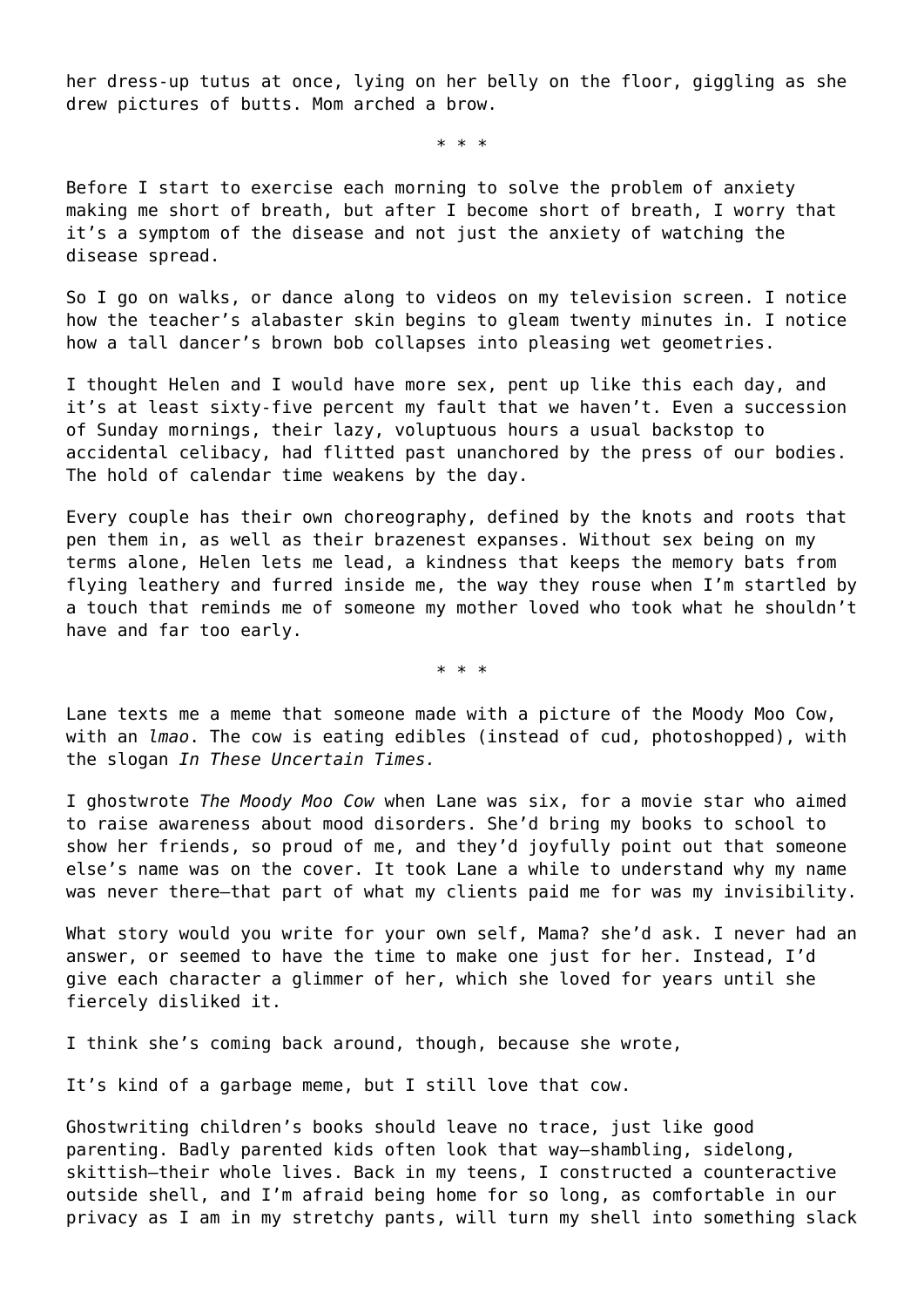and patchy.

\* \* \*

Before I cut our worn-out linen sheets into squares to use instead of paper towels, but after I order two new sets of sheets online, forsythia branches sprawl like sunbeams outside my home office window. A scatter of grackles routs sustenance from the grass.

At four o'clock we drink as if it's five. We keep cans of beer out of the laptop camera sightlines during client meetings. Helen paints longer some days and not as much others. She whacks together her own shipping crates instead of using the usual guy whose family is running fevers, but pays him just the same. I make sweet potato peanut stew using the homemade vegetable stock as a base. After we eat, Helen does the dishes and we sit down in the living room to watch TV.

In better but still dire times, we avoided *The Handmaid's Tale*, in which a brutal, misogynistic theocracy overthrows our government, executes queer men, and forces queer women to get raped and impregnated by high-ranking lieutenants.

But it's scarier than our life right now, and that feels comforting. It also feels satisfying to yell at the main character when she gives up chances to escape, or makes unwise decisions and gets shackled and whipped by the barrel-shaped matron who is in charge of the concubines. After watching for a while, I develop Stockholm syndrome regarding the matron, because when she is not cattle-prodding her charges for the slightest offense, she seems so disarmingly solicitous.

\* \* \*

Before my mother sends us pictures of the only fashion boutique in her new town (a trailer adorned with junkyard-gleaned windchimes) but after she leaves with Lloyd, Lane tells me she's enjoy living alone for the first time in her life. And yet.

If Dad gets it or gets sick for any reason, Lane says, I couldn't go to him. I could at least drive to you.

If I got it, or you got it, and we were hospitalized, even if we traveled to each other, we wouldn't be allowed in the hospital room. Dying people are saying goodbye to their family members over FaceTime.

I see her eyes drift away from mine on my phone screen.

I know, she says.

Just know that you can come live with us, I say. Right now. Rent-free. I'd pay for your move. You wouldn't have to work. There are only three diagnosed cases in the whole county.

I'm making hazard pay and overtime, she says. And I could get sick pay. I've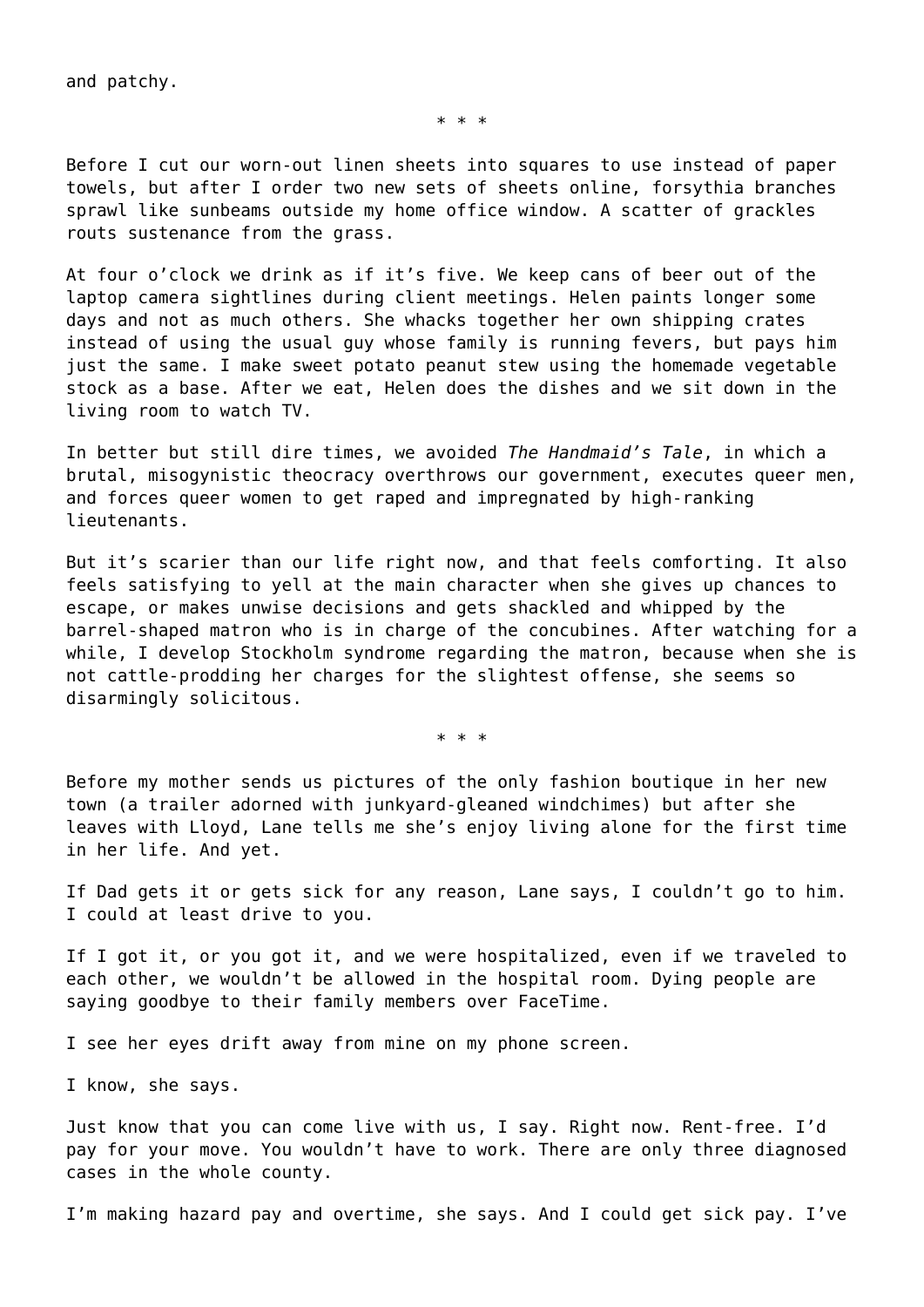saved a thousand dollars and I'm saving more each week. If I got sick, I could get paid while I was sick.

Healthy people your age are dying from this.

\* \* \*

She's so stubborn, Helen says.

I just keep offering because I really want her to feel welcome.

That might be deepening her resolve to stick it out.

When I talk to her, my stubbornness is talking to the stubbornness I imbued her with at conception, albumen to my egg.

Lane was five weeks old when the planes hit the towers a mile away from our apartment. I fled with her in my arms, scarves over our noses and mouths, to my mother's house by the ocean, fearful of the city's death-kiln air inside Lane's petal lungs.

One of the smaller, bird-heart-pulsing reasons I had been sad: If I hadn't been a mother at the time, I would have jumped on my yellow Schwinn bicycle and pedaled down to the site to offer help.

Helen says maybe the pandemic is birthing Lane into a life marked by its subtractions. She is sculpting the stories she'll someday tell by the choices she makes and doesn't make.

My pain as she emerges is—just as when she crowned—as searing as it is beside the point.

\* \* \*

Before my cousin Meryl in New York is admitted into the hospital but after she tests positive, Helen and I decide to go on a hike in a state park an hour away. She bustles around the house in a black tank top and denim shorts, gathering water bottles and backpacks.

My god, you look good right now. I wish we could do it, I say.

I press myself against her plush chest. My hips butterfly-wing against hers.

Her eyes iridesce.

Yeah?

Helen's lips play against mine. Sun spills across our bed.

If we do it, Helen says, we will not hike.

I nod. We can always do it, in theory, but we cannot always hike at a state park an hour away.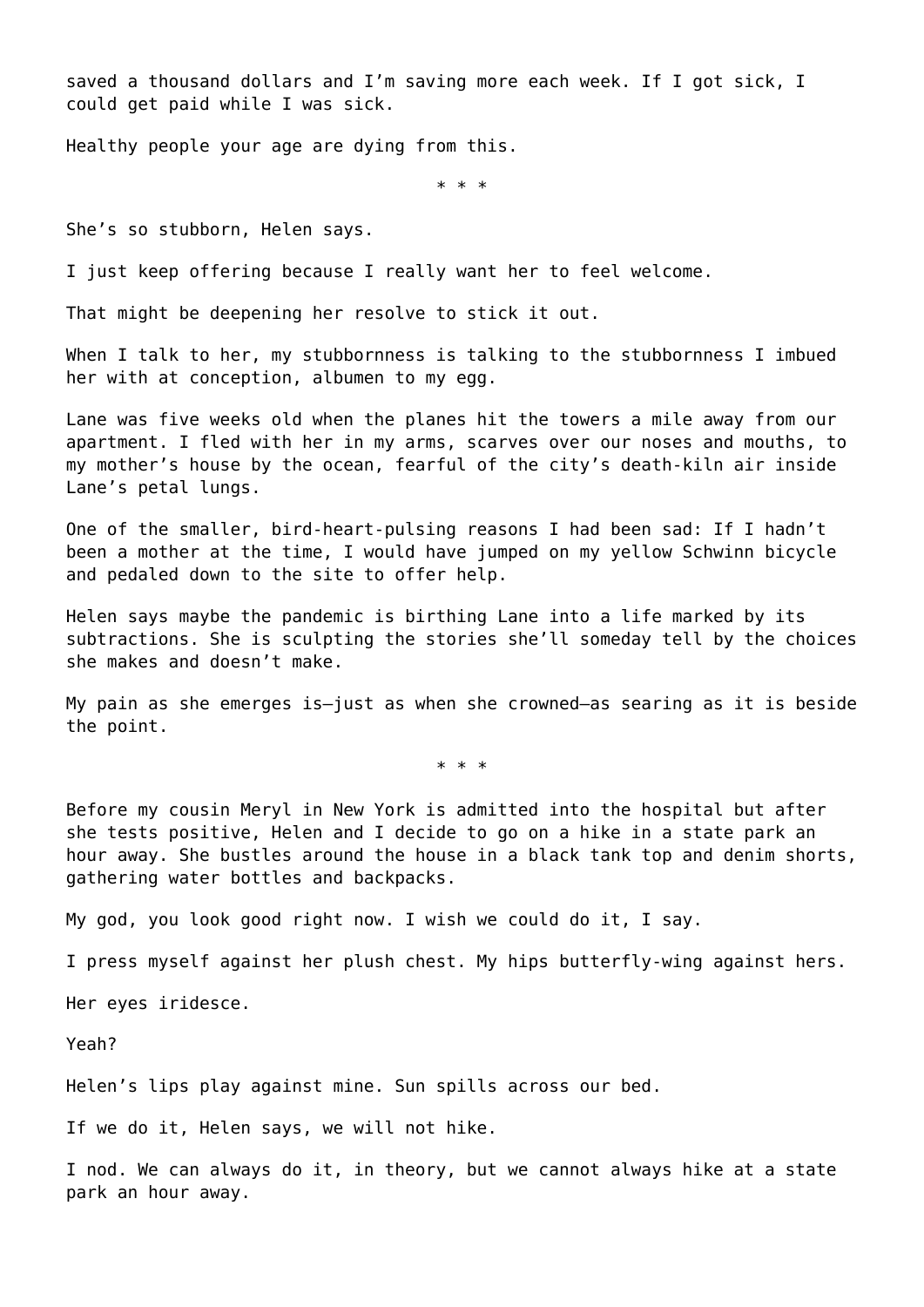Tomorrow's Sunday, I say. Our bodies unlock. I get dressed. We hike. And it is good. Lichen-dappled rock cliffs drip on either side of us. Our feet press into fragrant decaying leaves and needles. Too many people, though, and not enough observing social distance. Sometimes it's sloppiness, other times the path is only four feet wide, so what can you do with a cliff on one side and a crevasse on the other?

The state parks close a week later.

\* \* \*

Before we try to have sex on Sunday morning, but after it's unlikely, I wake to Helen clicking her way through dozens of tweets about death and impending death. The president wants everything open for business by Easter because it's 'a beautiful time of year,' dog-whistling all the evangelicals who believe death is not just reversible but a pearly-gate portal. Even the husk of my evangelical childhood self rustles at the notion. I pull my phone off the bedside table, shake it awake. My eyes skitter, my finger scrolls, gathering sadness as if it's pleasure. I want to curl up in a ball, forget I have a vulnerable body.

We hold each other. I stroke her arm, the skin over her shoulder blades. I wait for my thoughts to feel like something besides a motorcycle racing around the inside of my cranium. I wait for my body to flicker, a comforting proof that I am still more alive than dead, more free than bound.

It's okay, Helen says, and I believe her.

I think I equate the idea of fucking like rabbits during apocalyptic times as a sign of vigor and youth, to replenish the population.

We're not that kind of young, Phee. And grinding it out on principle won't make us younger. Not to mention, we can't knock each other up.

If it *were* possible, we would have had so many babies!

My head rises with her chest as she laughs. She scratches my scalp like she would a dog.

\* \* \*

In the days after the towers fell, I felt bad for feeling grateful that no one I knew had died. It took me this long to realize it wasn't that simple. It was as if, *whoosh*, the edge of a bridge I was breezily crossing cracked off and left me stunned and teetering, wind rushing up where seconds before steel and concrete subdued it. I wasn't the person I was before, who would have laughed at the thought of bridges shearing off, and of writing children's books with other people's names on the covers. I didn't love the feeling of traversing bridges on foot, but I believed that my fear was irrational, that all I had to do to have the stable life I'd craved was to grow up and make reasonable choices. Instead I was left wondering, is a sense of security ever not false?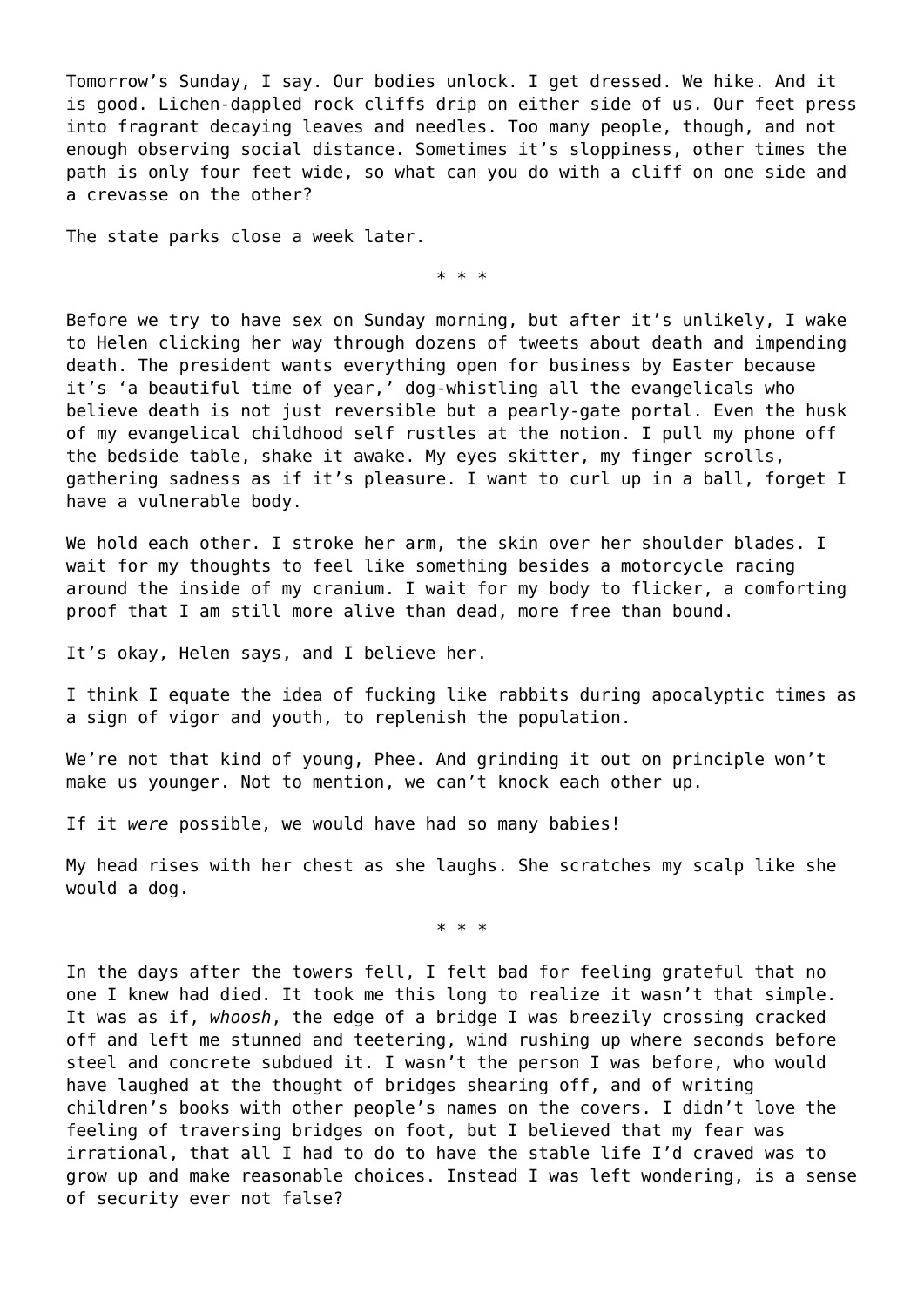The bridge still worked. It was more like a rope bridge, swaying and way too exposed, connective tissue exposed to the sun. I crossed it and didn't look back.

And then time slowly, merciful lulled me. Until now.

There was this post-9/11 urban myth, likely based on at least one true story. That a husband once met his mistress at her apartment instead of going to work in the morning. In the midst of their raunchy verboten fucking, his phone rang. He let it go to voicemail, but it kept ringing. Finally he picked it up.

His wife screamed in tears, You're alive! Where are you?

Of course I'm alive, he said. I'm at the office.

She said, You sick fuck, the Towers just fell.

Sort of a tangent, but it nods to collateral damage that nobody would choose. Epic change prefigures and triggers change that would not otherwise occur, sometimes quick, like moving from a city apartment to a suburban living room, other times the kind that spirals for years, harmonizing along with the quotidian before surfacing like a sea serpent, obvious only in retrospect.

Still, by the time this time is over, I wonder what new parts of me might follow the guardrail under the water. Pandemic time is a time of subtraction.

\* \* \*

The wind blows the nest down. No eggs inside to break. It is building time, not laying time. Helen gently places the nest back on the ledge.

The birds come and peck at it, wary, smelling her smell. Maybe if our hair was woven into the nest, the touch of her hands wouldn't throw them off. We would smell like home.

On Instagram, Lane posts about going to work, a little video in which she mimes shooting herself in the head. Her makeup is perfect.

*How was work?* I text. *I saw your little video*

*Work was fine. The video was just cute lol*

Not to me. But I let that be true without trying to make her see.

*You are cute*

*Thank you*

*Why tears?*

*I just appreciate the compliment*

\* \* \*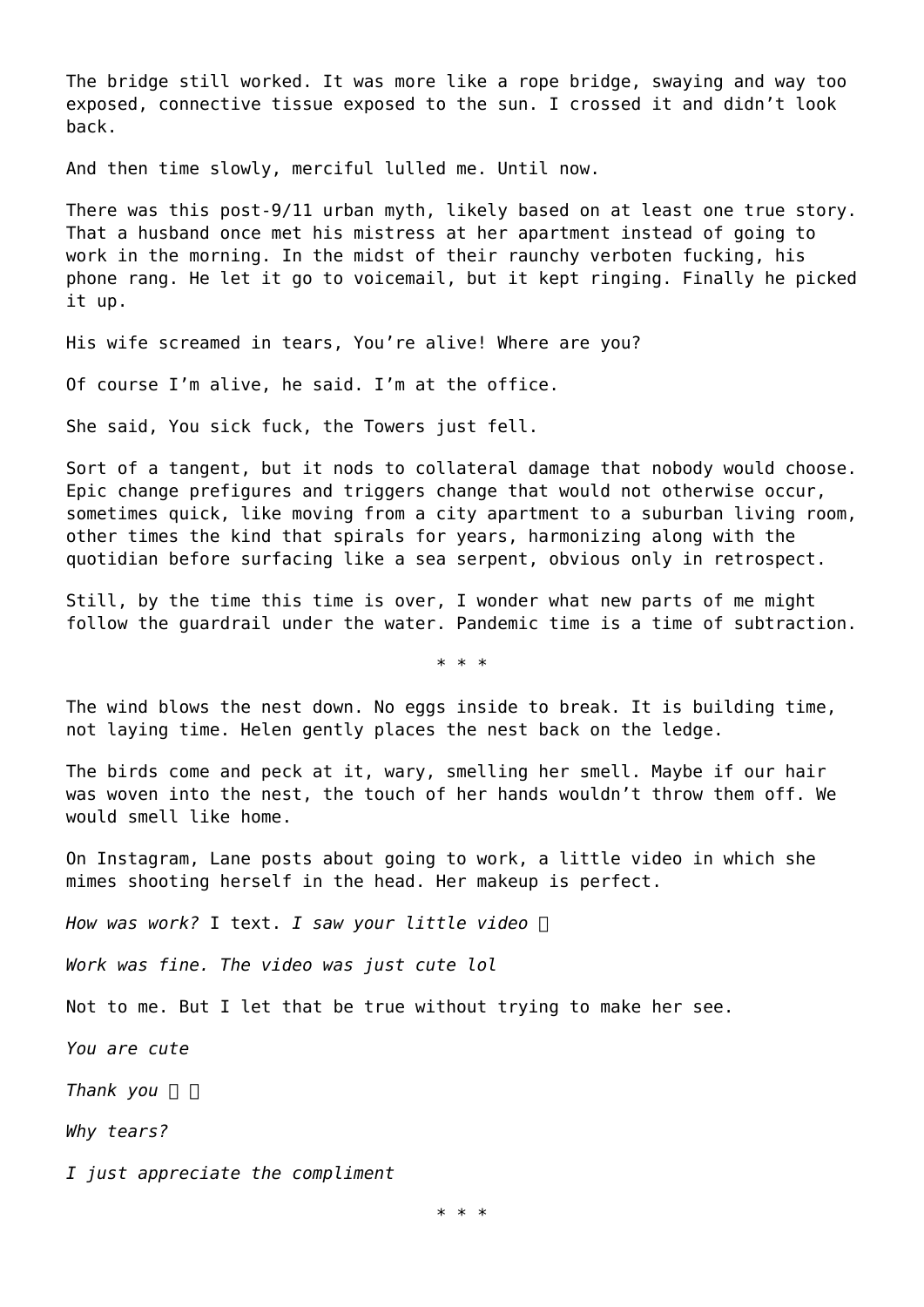Twenty-one days after my first date with Helen, before we said I love you but after we were in love, Easter came. It just happened to be Easter. Lane was with her father for the weekend. His girlfriend was going all out with candy and stuffed animals and a backyard egg hunt.

I pressed steaming polenta into ramekins with the back of a spoon, capped them with grated cheese, cracked an egg over each, sprinkled them with leeks, and baked them. She wrapped her arms around me from behind, her chambray robe covering my robe's floral print. We wore short and flirty robes then, still too shy to walk around less covered.

While the layers cleaved and bubbled, we drank Bellinis on each other's laps. After we ate, we went back to bed. We had so long to go before satiety. Our mouths quashed the fears of the vast unknowns within me to her and her to me. Our climaxes softened the sadness of coming this far without this us.

\* \* \*

My favorite part of watching hours of TV with Helen is not the shows and movies. It's how she slakes my skin-hunger as she strokes and rubs my hair, face, shoulders, back, arms. All day long the plague eats away at my outlines, and each night her fingers re-draw me. Fear makes me distant and she calls me home.

It may be greedy right now to want more. I imagine the comfort of her touches flowing through me and into all the people sheltering alone.

She gets up and comes back with my bag of chocolate eggs. I notice my ribcage stiffen as she pops them into her mouth like potato chips. Anything I say will make me sound like a petty scold.

Is she going to eat the whole bag? Not counting, but it's like knowing what time it is without looking at a clock. She's had at least twenty. When I want my eight to fourteen a day, will there be any left? Easter has come and gone. We may not be able to buy any more until next spring. If there are still supermarkets, and Cadbury's still in business. I'm not being crazy. I'm being crazy.

I can feel an argument massing in the words we are not saying. I'm deathly quiet. She's oblivious. How could she be so oblivious when she knows what a special treat they are for me? I hear her teeth crack through the shell, slide through the chocolate.

I'm a little worried you're going to give yourself a stomachache, I finally say.

Yeah, I'm a glutton, okay? How can you even bear to be in the same room with me?

No, you're not. I know they're really good. But you know how much I enjoy them.

This is the kind of stupid argument we have when we're not having sex! Helen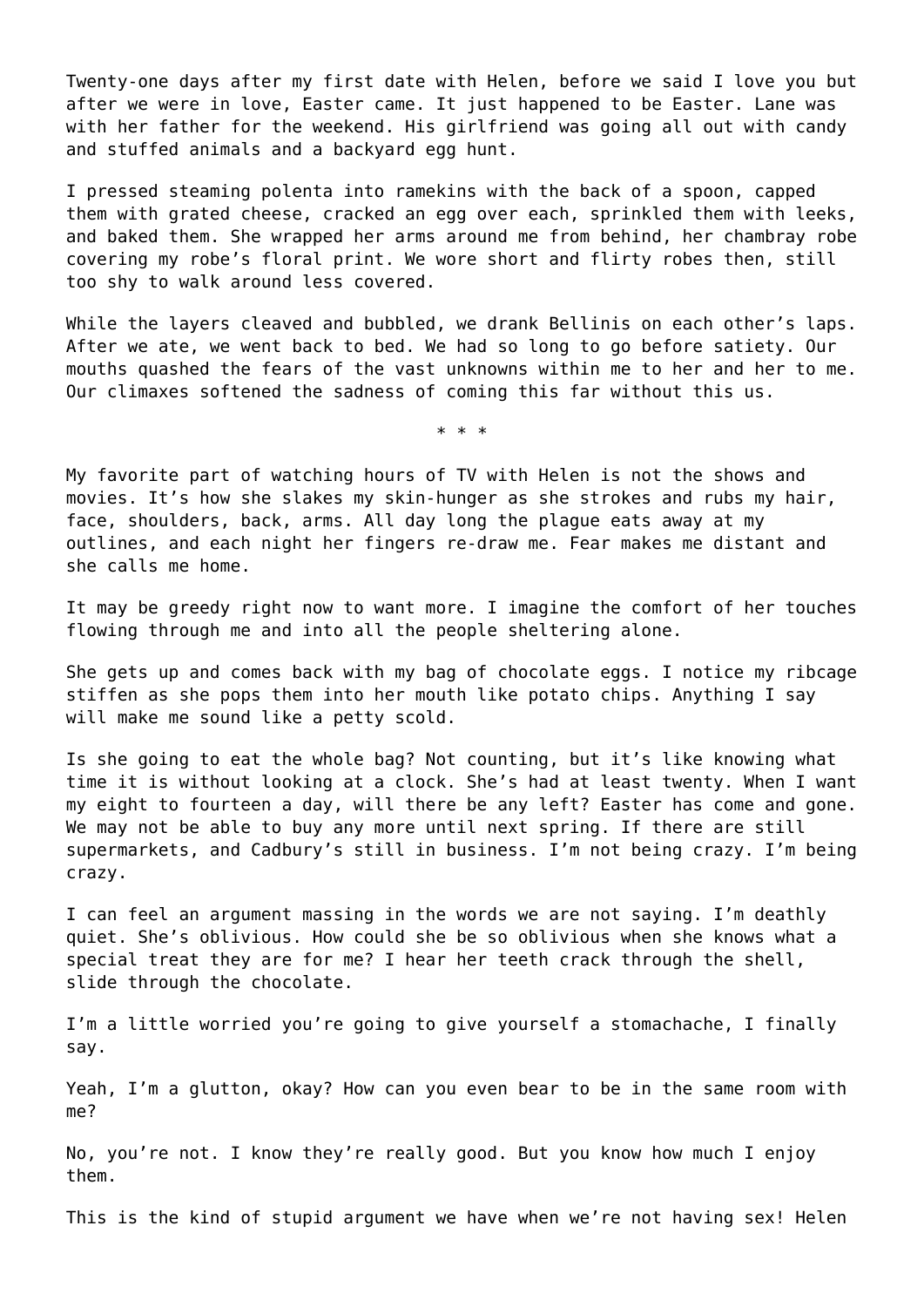yells, and then stomps upstairs.

I turn off the TV, angry at both of us and craving escape. I want to drive with the windows down and music loud. I want to go have a beer somewhere, or six. But instead I'll sleep on the couch instead, sad and seething. And then as dawn approaches, just sad.

\* \* \*

The birds come back to the nest.

So does the wind.

The social isolation is getting to me, Lane says.

You can always come here, I say, because I believe in the magic of a certain thing said an unknown number of times, and I never want her to wonder if she's wanted.

*You can always come home, Duckie love*, Lane says, and all at once I feel her small and tucked against me, vibrating with silent hope that I'll read one more.

My eyes well. I hope she knows my silence is not distant.

People are so mean, she says. At the store. We were out of everything but those hand-formed burger patties with corn kernels and shredded cheese in them and this woman demanded to speak to the manager. He said we're doing our best under the circumstances. The truck doesn't come until Thursday.

Remember, I ask, when the weirdest thing you encountered at work was the guy who came in once a week and spent eighty dollars on filet mignon for his dog?

Yeah, she laughs. What a dumbass.

I put on bra yesterday for the first time in weeks. My nipples felt so tender after a while, I just took it off.

You're turning into a hippie. Oh, how's Meryl doing?

She seems okay. She's been posting videos on Facebook. In the first one, she was wearing a mouthpiece ventilator. In the second one, her whole head was inside what looked like a clear plastic bag. But she was feeling encouraged, because she got into a trial and is on an experimental drug. Please keep her and Joe and the kids in your thoughts.

Okay, she says. That's scary.

Yeah.

What I don't say: As I watched her shout to be heard over the ventilator racket, undereye circles gray as storm clouds, my lungs clamped down tight and didn't release until I took a hoarded Valium at two in the morning.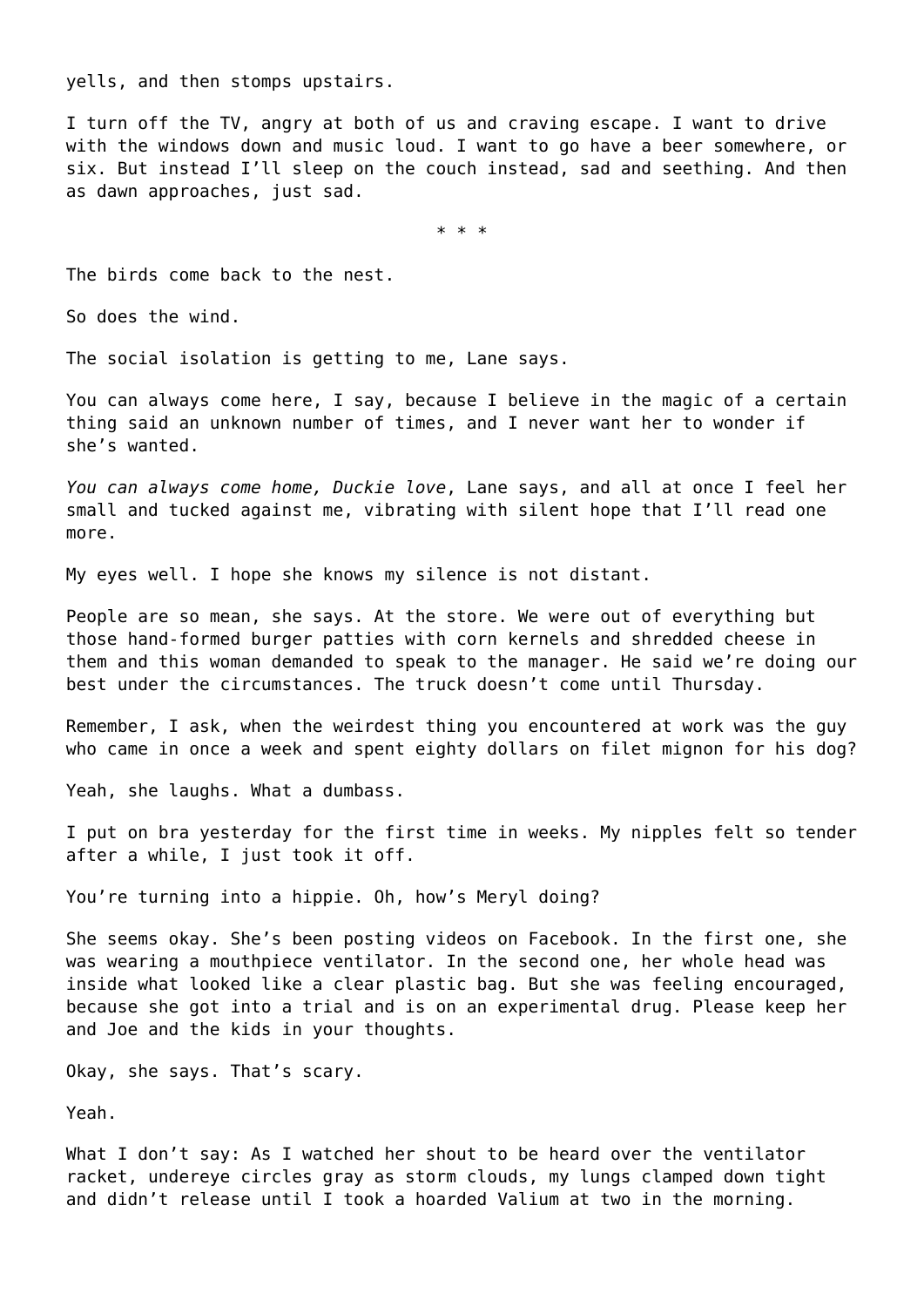And lately when I try to pray—a childhood practice that resurfaces when things are dire—it feels like I'm the lone person in a dark and empty auditorium, in a creaky velvet seat screwed to the tilting floor.

\* \* \*

One of the three people who tested sick in our county died, Helen says.

Gusts rattle the windowpanes like my bare feet do when they thump the floor in the living room as I dance to breathe. The brown bird sits still in the nest. Sometimes I see her body working. Her red-marked mate alights to feed her. The nest skitters and does not fall.

\* \* \*

It is close to bedtime on Sunday night.

I'm worried about the wind blowing the nest down again, Helen says.

I look up at her from my laptop screen, worried she is tying her equanimity to forces outside our control.

You're getting obsessed, I say.

I thought you loved my heart, Phoebe, she says.

What?

She's soft and still.

I thought you loved my heart that cares about animals.

I jump up and kiss her lips. They are being kissed, not kissing back.

I do love your heart!

She shrugs. Should I give up?

No, I say, while wondering if I'm inciting a greater down-the-line sadness. You could put up, like, a little shim, a little rim to…

I press my hands against the air as if I am testing the strength of the side of a box.

I used up all my wood on the Russo crate, she says. Maybe cardboard.

We have enough of that in the basement from when we moved here last July. The house was empty for a while. There is still one big tree on the other side of the house with some broken beer bottle glass and an empty chip bag at its base, stuck under a rock. The landlords did a very good job with rakes and mowers, hoes and mulch, erasing the long misuse of this yard when residents weren't here to halo it with protection. I keep meaning to clean it up that smattering of debris, but for now it reminds me of entropy's ever-poised arrows.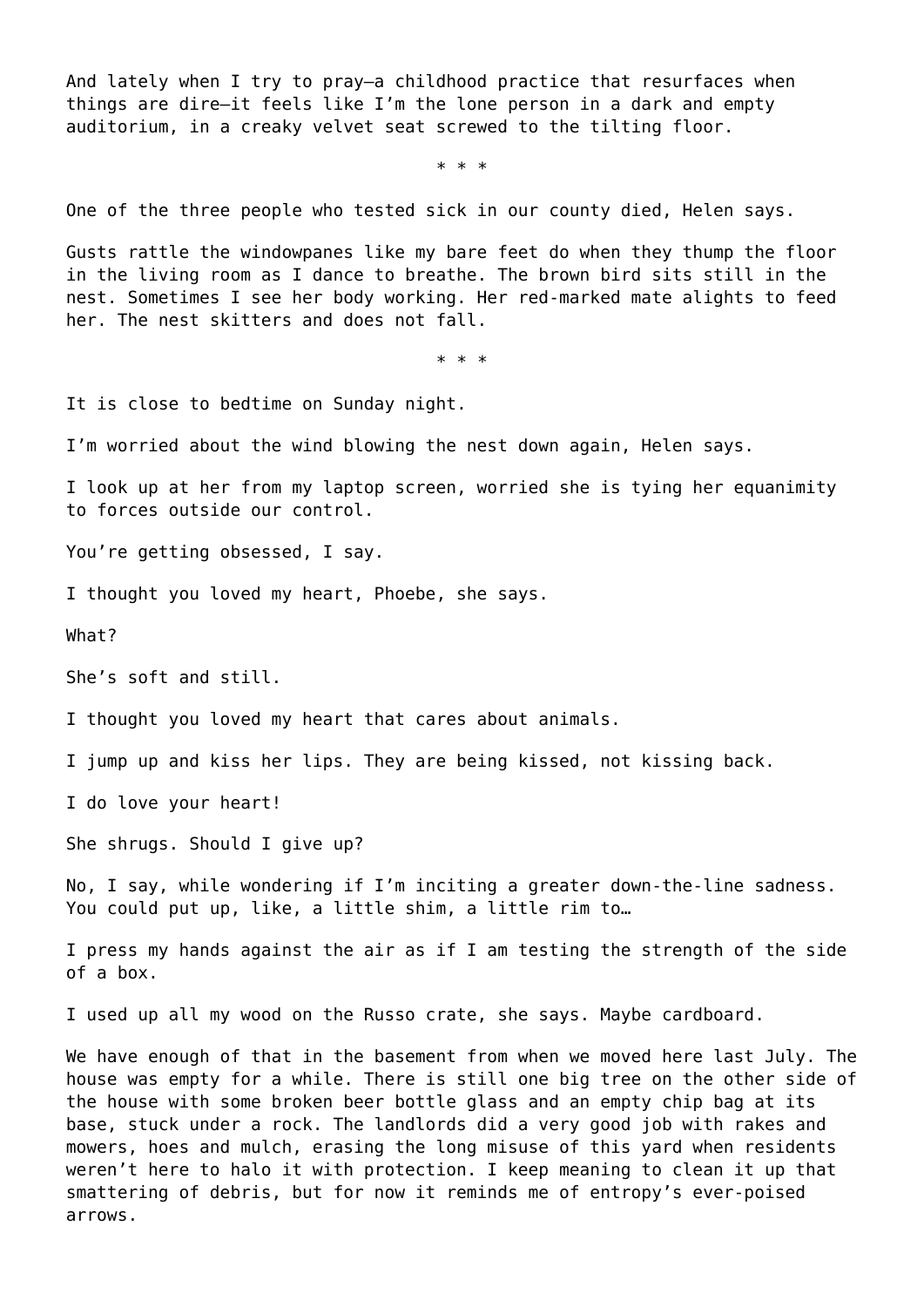First Meryl stopped posting videos on Facebook. Then she stopped sharing posts. Then she stopped liking our hopeful posts on her wall. Her husband said she's been on the vent for three weeks. She's hit a plateau, is how he put it.

\* \* \*

Before we start disinfecting our mail but after we watch the video about how to disinfect our groceries, Helen cuts a rectangle of cardboard, pulls the ladder out of the shed, climbs up a few rungs and wedges the cardboard between the slope of the porch roof and the ledge. I eye her legs, bare and strong in her shorts. She duct-tapes the panel to the eave and the ledge. The birds return.

We run out of my favorite kind of toilet paper and I break into the nonfavorite brand I ordered at Costco before they ran out. I put back half of what I pulled off the roll and fold the remaining sheets into a rectangle.

*Red.*

I cry out.

What is it, Phoebe?

I got my period!

I show her the toilet paper, proud as a preteen.

Don't worry. That happens. Remember when mine came back eleven months after I thought I was done, that one last time? I'm sorry.

I'm not worried, I exult. It's like someone I thought was dead and gone just surprised me with a visit.

\* \* \*

After before, but before after. There aren't enough ventilators and then eighty percent of patients on ventilators die but then no, it's actually twenty percent. I get excited about and then sick of baking bread, and cooking soup.

I find dandelion greens and wild chives outside and add novelty to my cooking by foraging. Symbols of subsistence, but as symbols go, they're tasty.

The cardboard will fall down when the rain foils the duct tape seal. Helen will climb up on the ladder again with a hammer and nails.

Home crafters are getting face masks to doctors and nurses more quickly than the government. Central Park's tent hospital is run by a group that requires volunteers to sign a statement that defines marriage as between "one genetic male and one genetic female" and affirming gay people deserve "everlasting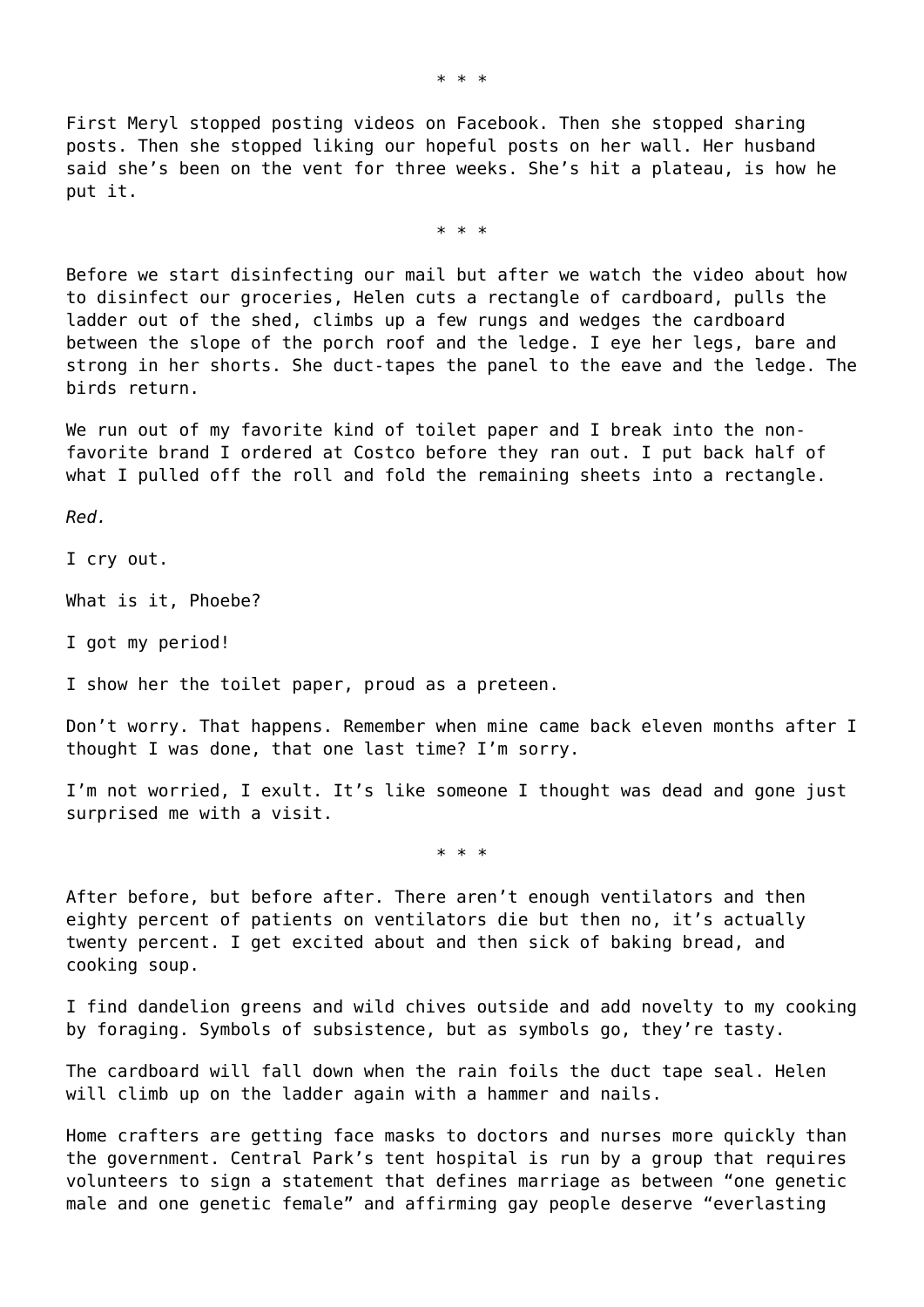punishment in hell." I imagine a volunteer declining to call a woman's wife, a man's husband, when it's time for their FaceTime goodbye. *Use this time to repent instead, and Heaven's gates will part for you.*

I hope they are my mother's kind of Christian: the ones who come to our weddings, fix their faces enough until it's over, bitch in private, grow to love our wives despite themselves.

The ones who let us shush them when they start to say, *Love the sinner, hate the sin.*

\* \* \*

Helen motions to me. I join her at the kitchen sink. The mother bird is perched on the edge of her nest, rhythmically kiss-feeding three tiny beaks.

*Oh!*

Shh, she says, and squeezes my waist.

A few days later, I see gray tufts, then a tiny spindle foot paddle the air. The baby bird must be rubbing its spine against the cradle of woven home.

I walk to Helen's painted mailbox, so lovely people often slow down to admire it as they drive by. A grocery circular, a hefty shipping materials catalog, and a postcard. From Lane.

I wanna check out the apartment scene in your town, she wrote. I was afraid if I brought it up on the phone you'd get mad because, no offense, I don't want to live with you. : /

I wait until I get inside the house to dance.

\* \* \*

*What story would you write for your own self, Mama?*

I think I would write about the birds.